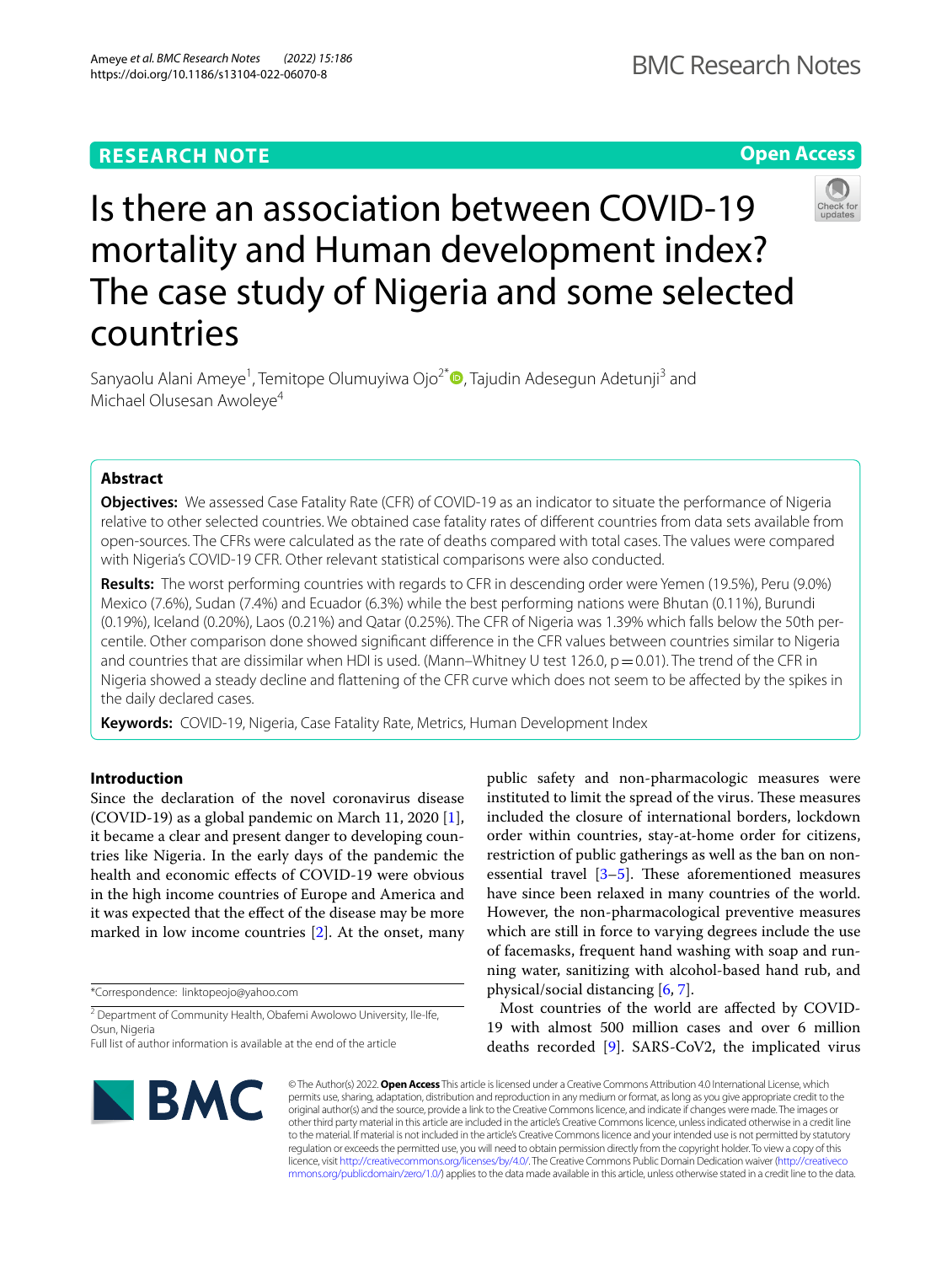in COVID-19, is highly infectious with a median basic reproduction rate  $(R_0)$  of up to 5.7 [\[8](#page-5-7)]. This makes the community transmission of COVID-19 rapid especially in places where control measures are poorly implemented. Although fewer cases and deaths were reported from low-middle income nations, the economic constraints occasioned by the pandemic are apparent [\[10](#page-6-0)]. For instance, in Nigeria, throughout the four waves of the COVID-19 epidemic, a total of 255,516 cases as of April 4, 2022 were reported [\[11\]](#page-6-1). However, arising from the pandemic, the country experienced the largest economic contraction in a decade [[12](#page-6-2)].

Just like some other low-income/lower middle income countries, Nigeria's healthcare system is plagued with poor infrastructure [[13\]](#page-6-3) and personnel fight [\[14](#page-6-4)] which may have been worsened by the pandemic. Hence, it is pertinent to examine the disease trend and country performance in the world's most populous black nation after about two years of the outbreak [[15](#page-6-5)], considering the postulations that the disease may behave diferently across ethnicities with blacks being worse-hit than the other races [\[16](#page-6-6)[–18\]](#page-6-7).

However, for a novel disease such as this, there is the need for a metric that can be used to assess trends/performance using country-level data among nations with similar development indices. One of such widely used comprehensive metric is the excess mortality, and the derivative P-score which provide information on the number of deaths from all causes during a crisis above and beyond what we would have expected to see under 'normal' conditions [\[19](#page-6-8)]. However, not all countries have the infrastructure and capacity to register and report all deaths.

The United Nation (UN) estimates that, in "normal" times, only two-thirds of countries register at least 90% of all deaths that occur, and some countries register less than 50% and as low as under 10% deaths [\[20](#page-6-9)]. During the pandemic we expect this reporting to be lower. Even in settings where every mortality gets reported ordinarily, some delays were occasioned by the pandemic [[21](#page-6-10)] In Low/Middle Income Countries (LMIC) like Nigeria, undercounting of mortality is an issue and thus the country has no information that is required to derive the excess mortality and P-Score. The use of the mortality rate cannot be of much value in comparing the country with others because it may not represent the true picture considering the fact that this metric is afected by the population size and the signifcantly varied rate of testing among countries [[22\]](#page-6-11).

We therefore present the simple Case Fatality Rate (CFR), which is a measurement that represents the proportion of deaths within a defned population of interest, i.e. the percentage of cases that result in death. [[23,](#page-6-12) [24](#page-6-13)].

We believe this metric is a work-around that can be used to track the performance in a setting like ours. This study compared the performance of the country against diferent groups of nations using the case fatality rate (CFR). This may provide useful information to situate the burden of COVID-19 in Nigeria.

## **Main text**

## **Methods**

This is a secondary data analysis that compared disease severity between Nigeria and some other countries. The dataset was obtained from the "Our World In Data" (OWID) COVID-19 database [\[25](#page-6-14)] and the Human Development Index (HDI) database [\[26\]](#page-6-15). For the COVID-19 dataset, the cut-off date was the 26th of November, 2021. The required data was acquired, parsed, cleansed, and aggregated using the Python Data Science Environment [[27\]](#page-6-16) with essential packages such as Pandas® Library [\[28](#page-6-17)].

The point case fatality rates  $(\%)$  were generated from the OWID dataset as a derivative of the total death and total cases. These case fatality estimates were derived from the currently available data as of 26th November 2021. Countries with total cases less than 1000 were however fltered out from this analysis.

From the modifed OWID dataset, the trend of new cases and case fatality rates were also calculated during the period for the country.

## **Performance of Nigeria in relation with similar and dis‑similar countries on HDI**

The case fatality rate of Nigeria was examined with neighbouring countries (Niger, Chad, Cameroon, Togo, Ghana, Benin) and continental averages.

To obtain the countries that are similar and dissimilar (countries at a maximal distance) to Nigeria in HDI, Ward's minimum-variance hierarchical clustering analysis was conducted [[29](#page-6-18)] using an agglomerative (bottom-up Hierarchal Clustering up) approach and Ward's linkage on the HDI dataset. The metric of interest, i.e., the CFR was then compared between these countries and other groups of countries. The results are summarized using frequencies as well as proportions and are presented as charts.

## **Results**

As of November 26th, 2021 the worst 5 nations with regards to CFR were Yemen (19.5%), Peru (9.0%) Mexico (7.6%), Sudan (7.4%) and Ecuador (6.3%) while the best nations with low CFR were Bhutan (0.11%), Burundi (0.19%), Iceland (0.20%), Laos (0.21%) and Qatar (0.25%). Nigeria at this time has had 213,883 cases with 2,063 deaths giving a CFR of 1.39%. Figures [1,](#page-2-0) [2](#page-3-0) and [3](#page-4-0) show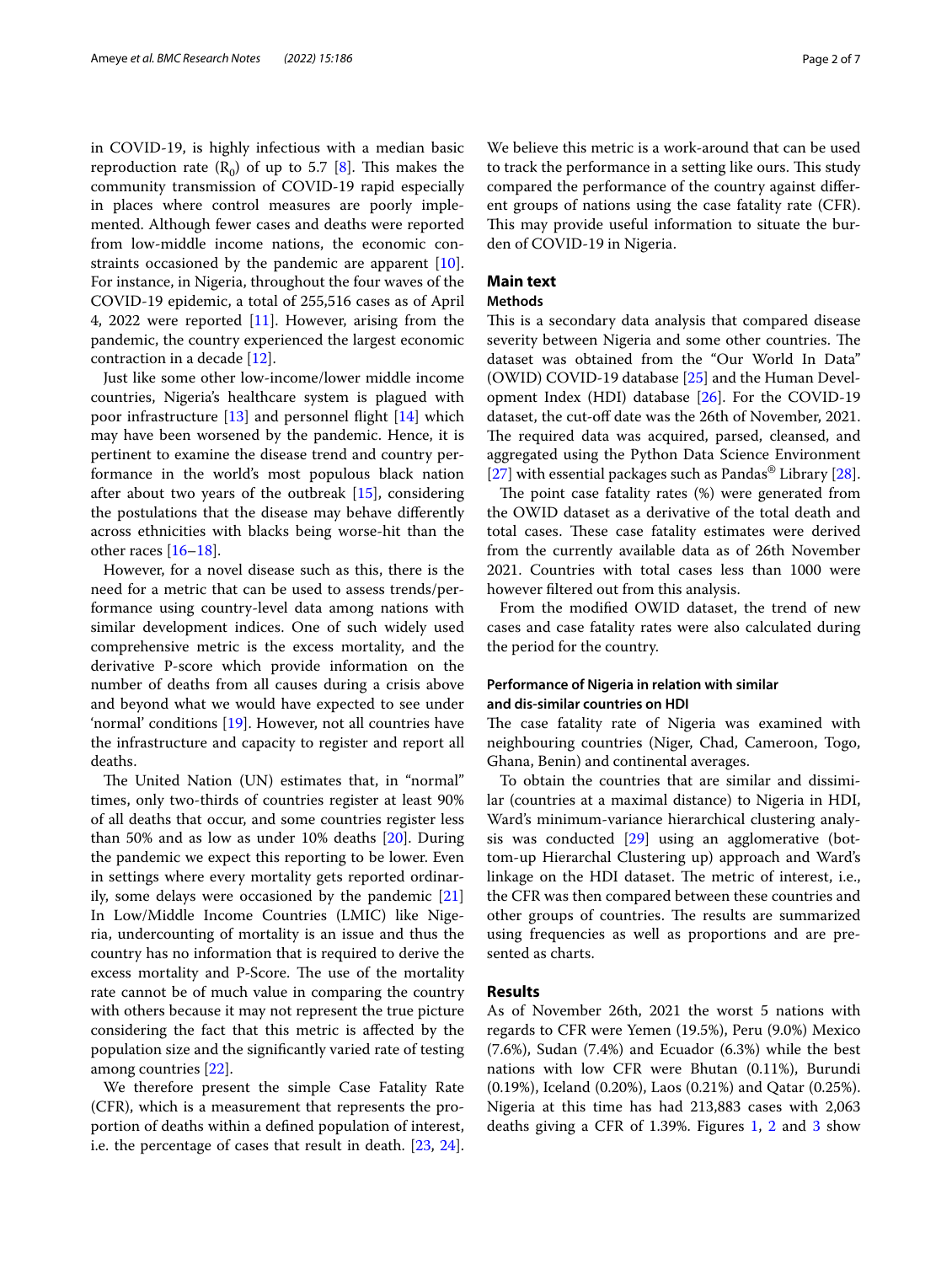

<span id="page-2-0"></span>these rates in comparison with neighbouring countries, African Countries and Continental Averages respectively.

Based on the HDI using hierarchical clustering, six countries (Angola, Sierra Leone, Central African Republic, Ivory Coast, and Chad) were found to be similar to Nigeria. Additional fle 1: Fig. S1 shows the CFR of these countries including Nigeria.

Twenty-two countries (Australia, Austria, Belgium, Canada, Cuba, Denmark, Finland, France, Germany, Iceland, Israel, Japan, South Korea, Luxembourg, Malta, Netherlands, New Zealand, Norway, Sweden, Switzerland, United Kingdom, United States) were found to be at a maximum distance with regards to similarity which implies that they were quite dissimilar to Nigeria on HDI. Additional fle 1: Figure S2 shows the general comparison of CFR among countries with similar HDIs to Nigeria and countries with dissimilar HDIs. The Mann-Whitney U test ( $W = 126.0$ ,  $p = 0.01$ ).

Additional fle 1: Fig. S3 shows the daily declared new cases and the trend of the Case Fatality Rates over the period under review.

## **Discussions**

The OWID database is a useful and rapidly evolving database that provides great insight into the data related to COVID-19 generally and as it afects Nigeria, the most populous black nation  $[30]$  $[30]$  $[30]$ . The choice of CFR as a metric for measuring the performance of this disease and perhaps the health system was justifed earlier.

Our main focus however, is on how Nigeria fared in comparison to other countries and regions. Nigeria at the time of our analysis has a CFR value that falls in the midrange of the CFR values of diferent countries of the World. When compared with the countries six cultural/ geographical neighbours, the country ranked 4th with Togo, Ghana and Benin having lower CFR. Comparing the CFR in Nigeria to continental averages showed that while Africa still has the worst continental value, the CFR in Nigeria is only higher than that of Asia and Oceania. It is pertinent to note that the SARS CoV2 virus originated from Asia [[31](#page-6-20)] and more insight will be obtained if we are to drill down on the trend of the CFR on this continent.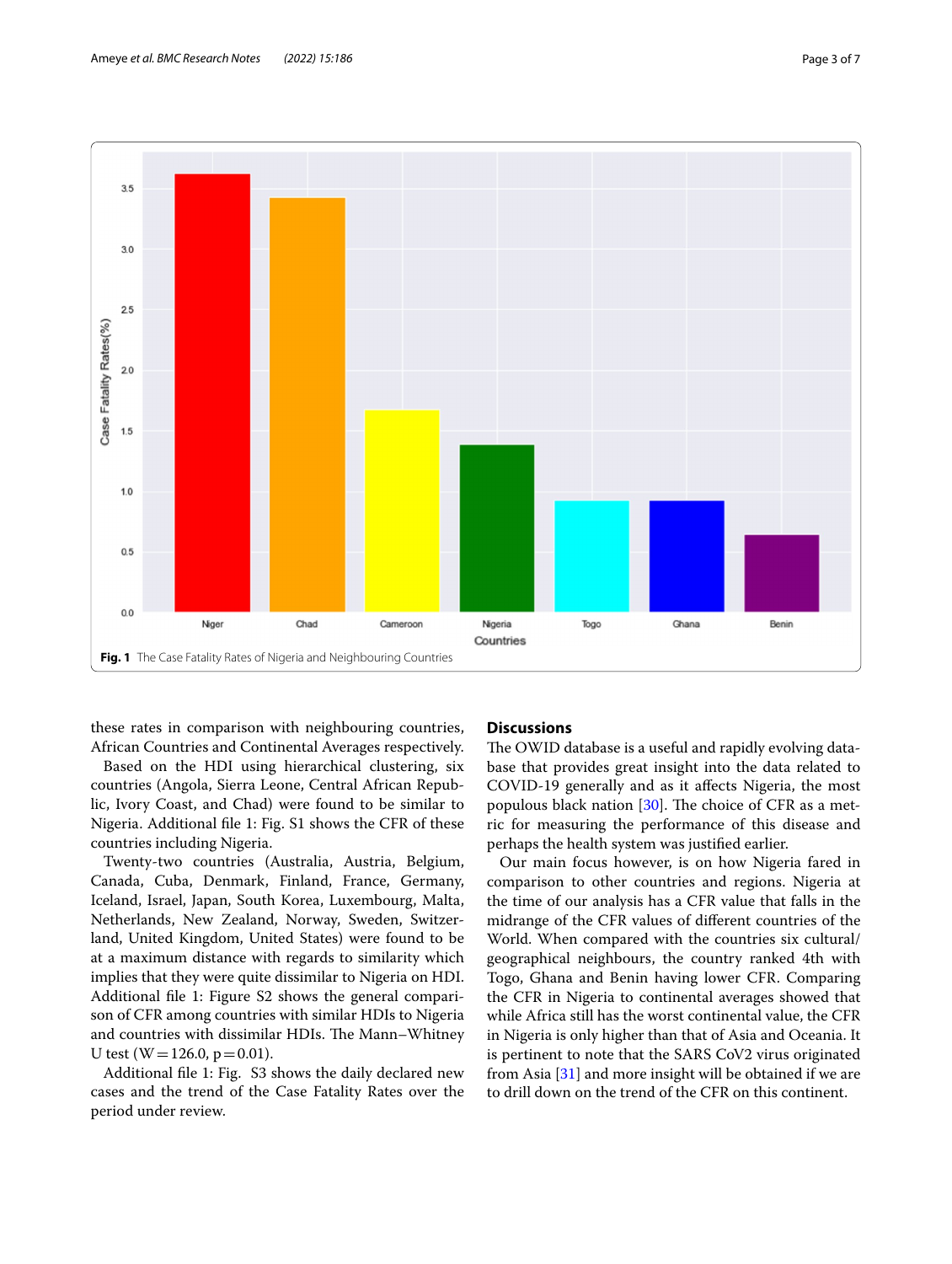

<span id="page-3-0"></span>When these countries with similar HDI were compared with Nigeria, the country ranked 5 out of 7 with Cote d'Ivoire and Central African Republic having a lower CFR. When these two groups of countries (low and high HDI) were compared our fnding showed that the CFR is expectedly signifcantly higher in countries with low HDI. This perhaps suggests that factors such as health facility infrastructure and capacity may have a larger infuence on the CFR.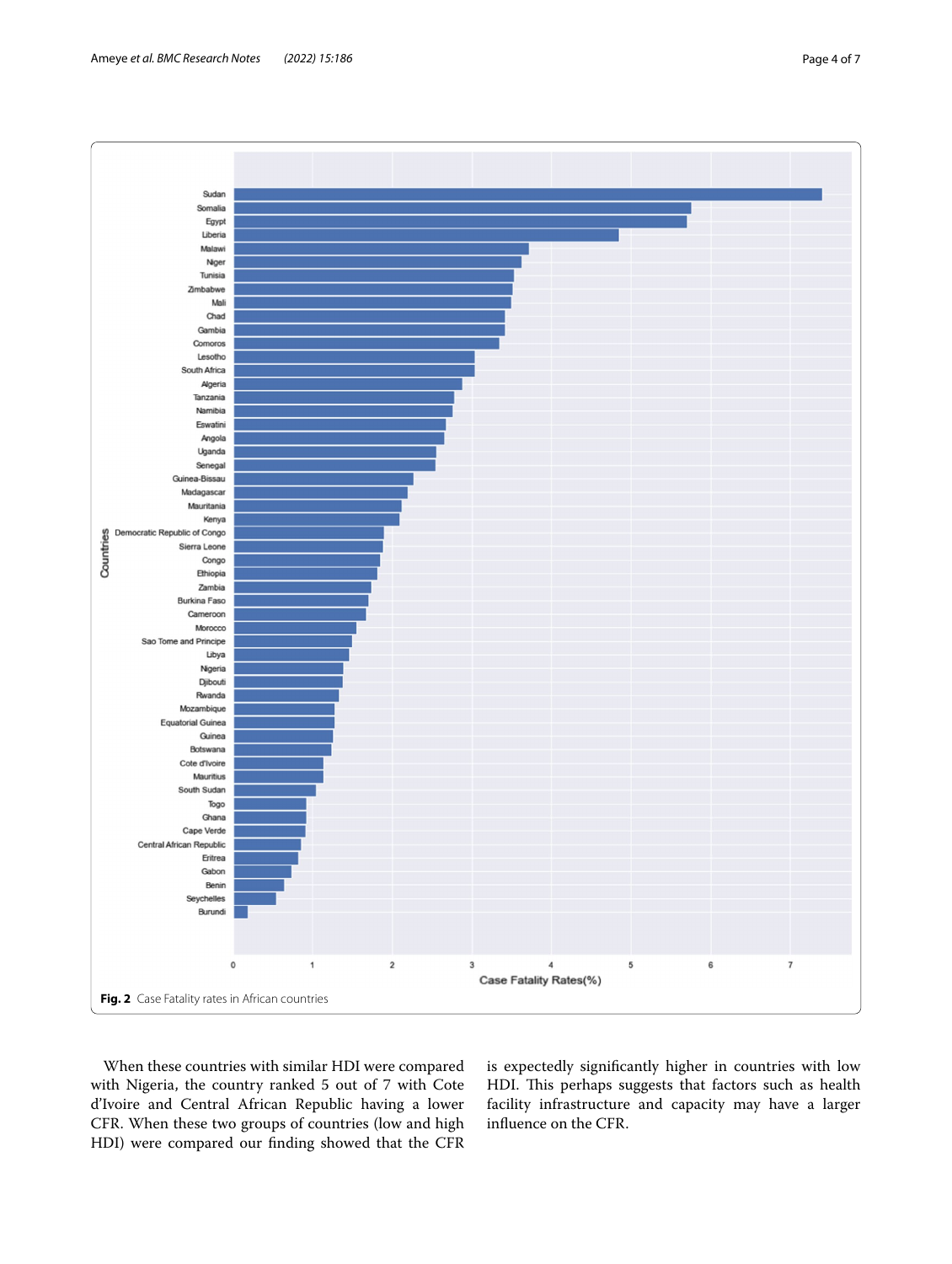

<span id="page-4-0"></span>Looking at the trend, it became apparent that Nigeria had spikes in daily new cases mainly in July 2020, January to February 2021 and more recently October 2021 (rather transient spike). With regards to the CFR, the trend chart gives insight into the fact there has been a steady decline in the CFR with the period of spikes not affecting the trend of this metric. The trend information gives more insight than point calculations of CFR given that there is expectedly a lag between becoming infected and outcome.

The implication of the decreasing CFR may suggest growing herd immunity to the SARS CoV2 virus in the general populace especially in the context of widespread community transmissions. However, this work and available data lack the necessary information to test this theory.

From our fndings, Yemen presents a dismal performance with regards to the CFR and this has been grossly underreported in the media and academic literature. Perhaps, the sectarian war with its attendant humanitarian crises could be responsible for this [[32\]](#page-6-21). In this same group of the top fve countries with the worst CFR, Peru was a distant second to Yemen followed by Mexico, Sudan and Ecuador. While the scenario that applies to Yemen may apply to Sudan there appears to be no obvious reason why Mexico, Peru and Ecuador feature in this group. However, it is interesting to note that they are all South American Countries and further inquiry may yield interesting fndings.

Similarly, the best performing countries however also feature some countries that elicit surprises. While it is not surprising that Iceland made this list considering her very high HDI, fnding countries like Burundi, Bhutan, and Laos in this group is perhaps counterintuitive. For example, Burundi, a landlocked country in East Africa, has had her fair share of conficts with well-documented attendant humanitarian and health-related problems [\[33](#page-6-22)]. It is therefore not expected to be among countries with the lowest CFR. Similarly, countries like Bhutan (also a landlocked country) and Laos can be regarded as developing countries [[34](#page-6-23), [35\]](#page-6-24). We explored the link between being landlocked and the possibility of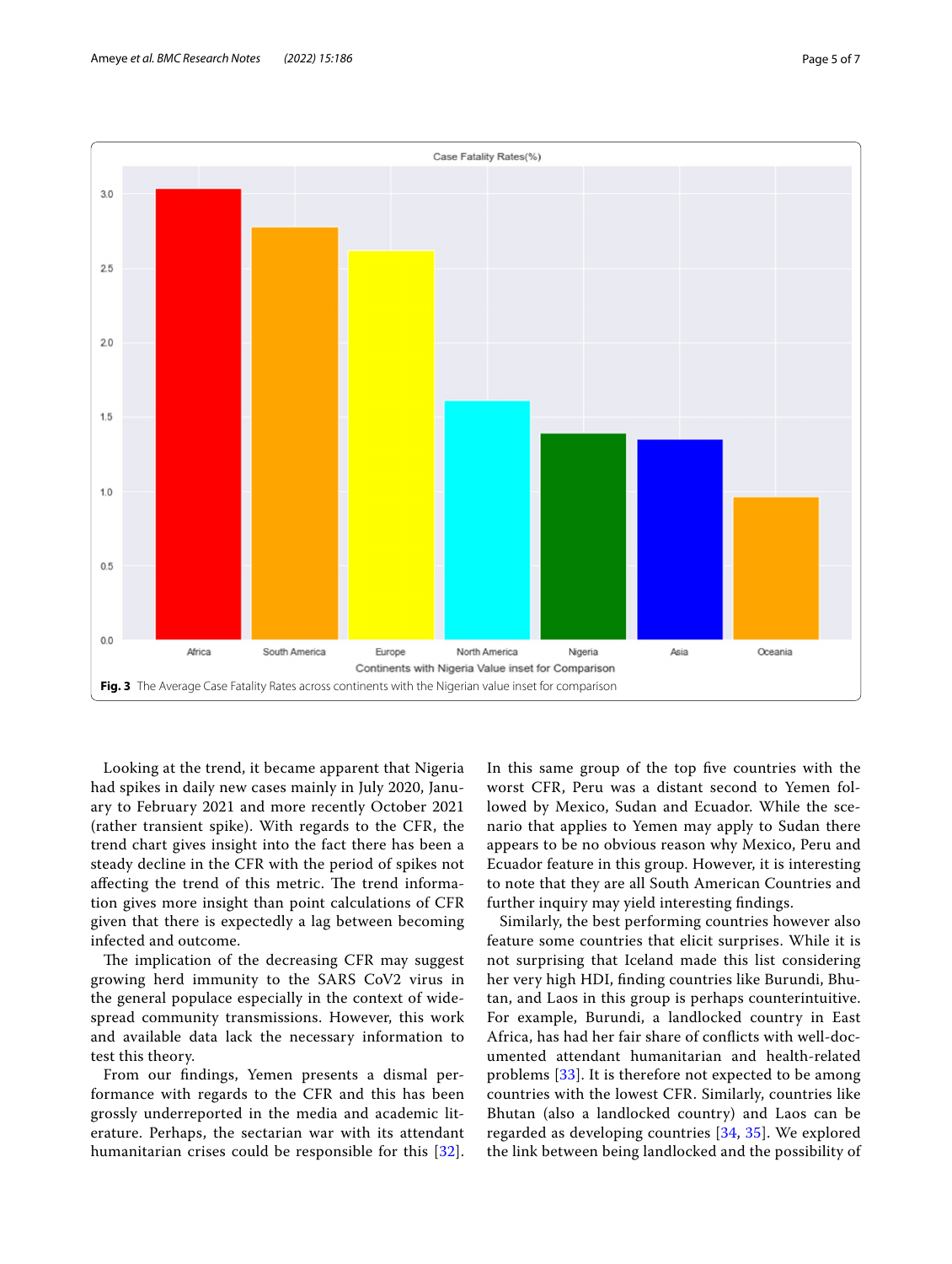limiting exposure to visitors and the diferent variants of the SARs CoV2 virus but Bhutan enjoys robust interactions with foreigners due to the recreational mountaineering activities [\[36](#page-6-25)], though these recreational activities may have been slowed down by the country response which included two lock-downs implemented in the country so far [[37](#page-6-26)].

## **Conclusion**

It is important to be cognizant of the fact that the COVID-19 pandemic is still ongoing and our understanding will continue to deepen as we acquire more data. Although it appears that Nigeria has lower case fatality rates compared to other countries with similar HDI, we make no claim to an immutable conclusion from our effort in looking at the relevant data. Future studies should focus on the factors that may be responsible for the apparently low case fatality rates in Nigeria.

## **Limitations**

At the beginning of the pandemic, most (African) countries had limited testing capacities [[25\]](#page-6-14) and this may have afected the number of cases and death reported. Similarly, there may be cases of under-reporting by some countries  $[38]$  $[38]$  and this may also affect the official case burden recorded for the afected countries. We can only hope that as more data is gathered on this pandemic and performances as highlighted here are deeply studied, more actionable knowledge will be derived.

#### **Abbreviations**

CFR: Case Fatality Rate; COVID-19: Corona Virus Disease 2019; HDI: Human Development Index; LMIC: Low/Middle Income Countries; OWID: Our World in Data; SARS-CoV2: Severe Acute Respiratory Syndrome- Coronavirus 2; UN: United Nations.

#### **Supplementary Information**

The online version contains supplementary material available at [https://doi.](https://doi.org/10.1186/s13104-022-06070-8) [org/10.1186/s13104-022-06070-8](https://doi.org/10.1186/s13104-022-06070-8).

**Additional fle 1: Figure S1.** The ranking of the country with regards to the CFR among countries with similar HDI to Nigeria. **Figure S2.** Comparison of CFR among countries with similar HDIs to Nigeria and countries with dissimilar HDIs. **Figure S3.** The Trend of the Daily New Cases and Case Fatality Rate in Nigeria

#### **Acknowledgements**

The second author is supported by the Consortium for Advanced Research Training in Africa (CARTA) which is funded by the Carnegie Corporation of New York (Grant No--B 8606.R02), SIDA (Grant No:54100029) and the Developing Excellence in Leadership, Training and Science in Africa (DELTAS Africa) Initiative (Grant No: 107768/Z/15/Z). The views expressed in this publication are those of the authors and not necessarily those of the partners in the consortium.

#### **Author contributions**

All authors contributed to the discussion and the fnal version of the manuscript. SAA conceived the study, did the data analysis, and partly drafted the initial manuscript (introduction and methods). TOO and MOA provided insightful inputs in the drafting of the manuscript's results and discussion. TOO, MOA and TAA worked on the fgures and interpreted the results. All authors read and approved the fnal manuscript.

#### **Funding**

This study did not receive any funding from any individual or organization.

#### **Availability of data and materials**

The dataset used for this study is available at [https://ourworldindata.org/](https://ourworldindata.org/coronavirus-source-data) [coronavirus-source-data](https://ourworldindata.org/coronavirus-source-data)

#### **Declarations**

#### **Ethics approval and consent to participate**

A public dataset was used for this study. The available data contains country level information and not individual/personal data. Informed consent: not applicable.

#### **Consent for publication**

Not applicable.

#### **Competing interests**

We declare no confict of interest.

#### **Author details**

<sup>1</sup> Department of Otorhinolaryngology, Obafemi Awolowo University, Ile-Ife, Osun, Nigeria. <sup>2</sup> Department of Community Health, Obafemi Awolowo University, Ile-Ife, Osun, Nigeria. <sup>3</sup> Department of Internal Medicine, Obafemi Awolowo University Teaching Hospitals Complex, Ile-Ife, Osun, Nigeria. <sup>4</sup>African Institute for Science Policy and Innovation, Obafemi Awolowo University, Ile-Ife, Nigeria.

#### Received: 17 February 2022 Accepted: 5 May 2022 Published online: 21 May 2022

#### **References**

- <span id="page-5-0"></span>1. Callaway E. Time to use the p-word? Coronavirus enters dangerous new phase. Nature. 2020.
- <span id="page-5-1"></span>2. Walker PGT, Whittaker C, Watson OJ, Baguelin M, Winskill P, Hamlet A, et al. The impact of COVID-19 and strategies for mitigation and suppression in low- and middle-income countries. Science. 2020;369:413–22.
- <span id="page-5-2"></span>3. Haug N, Geyrhofer L, Londei A, Dervic E, Desvars-Larrive A, Loreto V, et al. Ranking the efectiveness of worldwide COVID-19 government interventions. Nat Hum Behav. 2020;4:1303–12.
- 4. Odusanya. COVID-19: A review of the efectiveness of non-pharmacological interventions. [https://www.npmj.org/article.asp?issn](https://www.npmj.org/article.asp?issn=1117-1936;year=2020;volume=27;issue=4;spage=261;epage=267;aulast=Odusanya)=1117-1936; year=2020;volume=27;issue=4;spage=261;epage=267;aulast=Odusa [nya. Accessed 6 Feb 2022.](https://www.npmj.org/article.asp?issn=1117-1936;year=2020;volume=27;issue=4;spage=261;epage=267;aulast=Odusanya)
- <span id="page-5-3"></span>5. Primc K, Slabe-Erker R. The Success of Public Health Measures in Europe during the COVID-19 Pandemic. Sustainability. 2020;12:4321.
- <span id="page-5-4"></span>6. Dan-Nwafor C, Ochu CL, Elimian K, Oladejo J, Ilori E, Umeokonkwo C, et al. Nigeria's public health response to the COVID-19 pandemic: January to May 2020. J Glob Health. 2020;10:020399.
- <span id="page-5-5"></span>7. WHO. Advice for the public on COVID-19–World Health Organization. [https://www.who.int/emergencies/diseases/novel-coronavirus-2019/](https://www.who.int/emergencies/diseases/novel-coronavirus-2019/advice-for-public) [advice-for-public](https://www.who.int/emergencies/diseases/novel-coronavirus-2019/advice-for-public). Accessed 5 Apr 2022.
- <span id="page-5-7"></span>8. Sanche S, Lin YT, Xu C, Romero-Severson E, Hengartner N, Ke R. High contagiousness and rapid spread of severe acute respiratory syndrome coronavirus 2. Emerg Infect Dis. 2020;26:1470–7.
- <span id="page-5-6"></span>9. COVID Live - Coronavirus Statistics - Worldometer. [https://www.world](https://www.worldometers.info/coronavirus/) [ometers.info/coronavirus/](https://www.worldometers.info/coronavirus/). Accessed 5 Apr 2022.